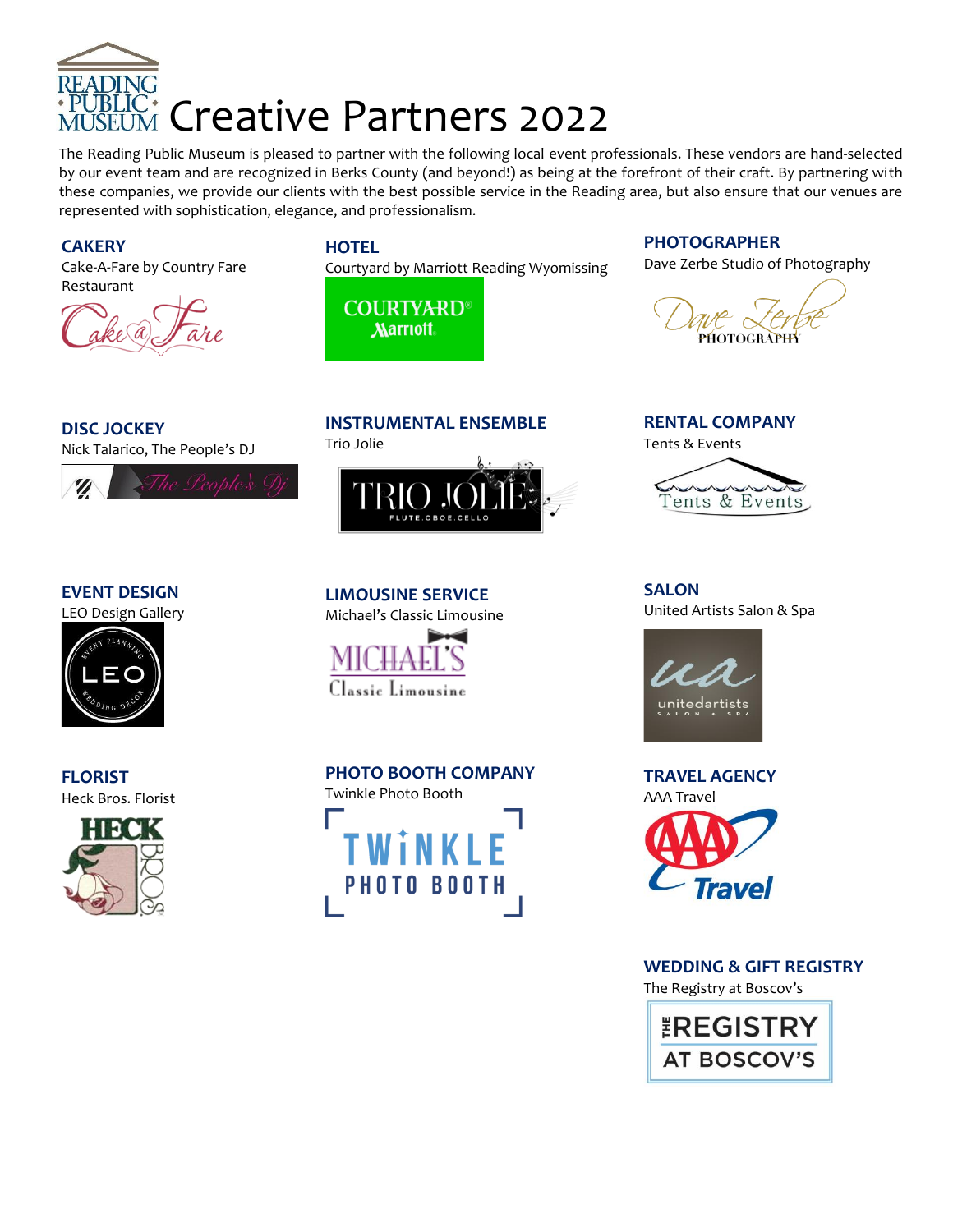![](_page_1_Picture_0.jpeg)

The Reading Public Museum is pleased to partner with the following local, professional catering companies. It is mandatory for all contracted event clients to choose a caterer from this list to provide the food and beverage service for their event. The Museum does not allow outside caterers to work in our buildings or on our grounds, nor does The Museum permit our clients to self-cater (providing his or her own food). We trust that our Preferred Caterers will offer you delicious menus, all-inclusive packages, and first-rate hospitality at an affordable and flexible price. Please call or email them for more information.

### **DEVOUR Catering & Event Design**

Ron DiBenedetto 610.698.1261 [ron@devourevents.com](mailto:ron@devourevents.com) [www.devourevents.com](http://www.devourevents.com/)

## **Russo's Gourmet Foods & Market** Sabrina Cirandine

610.334.0508 [sabrina@russofoodmarket.com](mailto:sabrina@russofoodmarket.com) [www.russofoodmarket.com](http://www.russofoodmarket.com/)

### **Simply Smooth**

David Casey 610.434.3900 [david@simplysmooth.com](mailto:david@simplysmooth.com) [www.simplysmooth.com](http://www.simplysmooth.com/)

### **Special Occasions by Panevino**

David Brennan 610.223.7802 [dbrennan81@comcast.net](mailto:dbrennan81@comcast.net) [www.specialoccasionsbypanevino.com](http://www.specialoccasionsbypanevino.com/)

### **George Zeppos**

Owner, The Hitching Post and Willoughby's on Park restaurants 610.812.7466 [gzep1@yahoo.com](mailto:gzep1@yahoo.com) [www.willoughbysonpark.com/](http://www.willoughbysonpark.com/)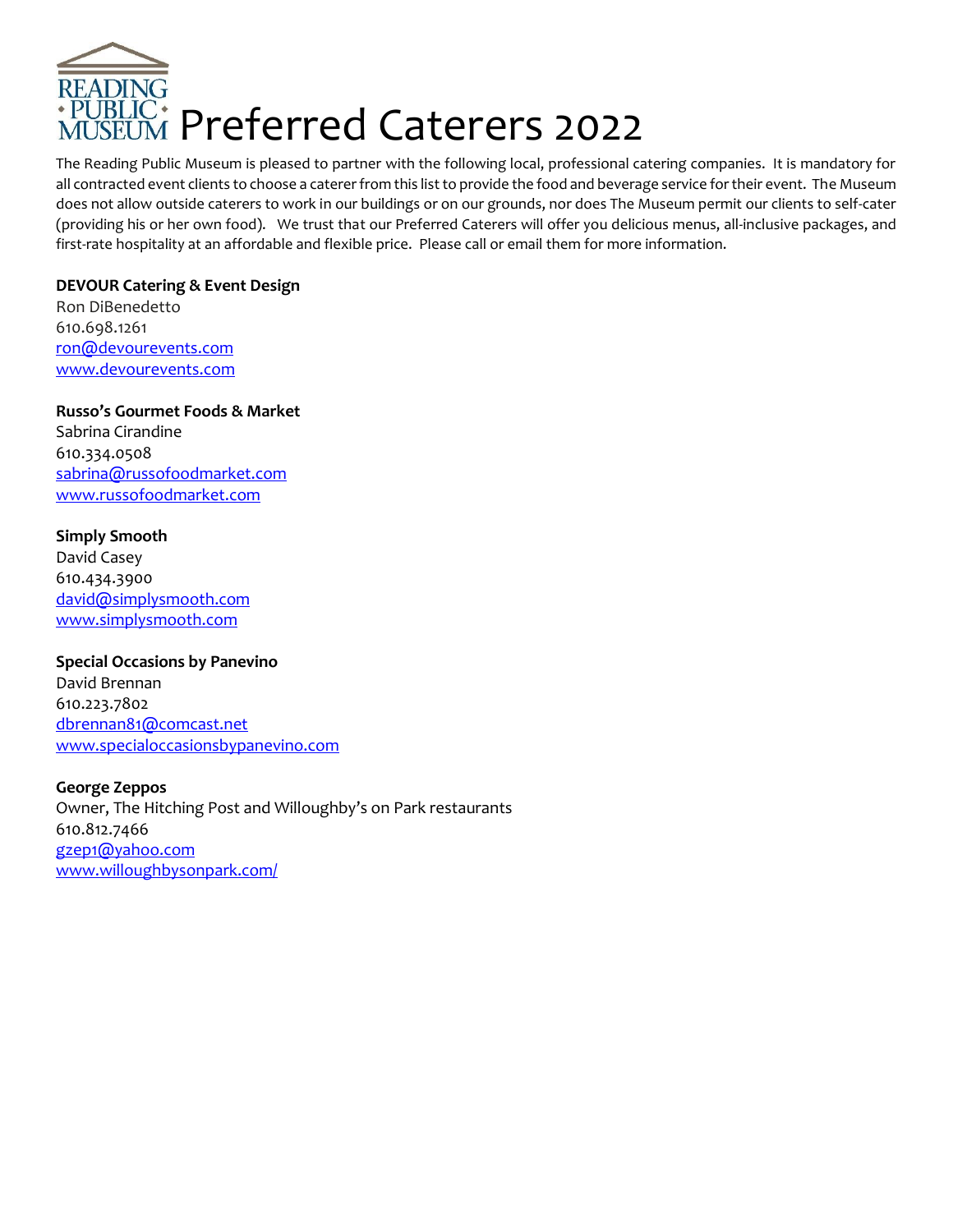| <b>Foundation for the Reading Public Museum</b><br><b>Rental Locations and Rates</b>                                                                                                                                                                         |             |                                                    |  |
|--------------------------------------------------------------------------------------------------------------------------------------------------------------------------------------------------------------------------------------------------------------|-------------|----------------------------------------------------|--|
| <b>RENTAL LOCATION</b>                                                                                                                                                                                                                                       | <b>RATE</b> | <b>HOURS OF AVAILIBILITY</b>                       |  |
| <b>Ground Floor Auditorium</b><br>- Total Capacity: 80 seated at tables, 150 seated theatre-style<br>- 1287 sq. ft.<br>- Recommended for meetings, lectures, showers                                                                                         | \$600       | All day, every day of the week                     |  |
| <b>Second Floor Founders' Gallery</b><br>- Total Capacity: 100 seated at tables, 200 seated theatre-<br>style<br>- 2005 sq. ft.<br>- Recommended for small receptions, meetings, wedding<br>ceremonies, cocktail parties                                     | \$950       | Every day of the week<br>starting at 5pm           |  |
| <b>Ground Floor Atrium (includes Museum History Gallery)</b><br>- Total Capacity: 80 seated at tables, 150 seated theatre-style<br>- 2800 sq. ft.<br>- Recommended for receptions, showers, cocktail<br>hours/parties, corporate events                      | \$1,350     | Every day of the week<br>starting at 5pm           |  |
| <b>First Floor of Museum</b><br>- Total Capacity: 100 seated at tables, 250 standing<br>- 13325 sq. ft.<br>- Recommended for cocktail-style parties and receptions                                                                                           | \$1,500     | Every day of the week<br>starting at 5pm           |  |
| <b>Second Floor of Museum</b><br>- Total Capacity: 250 seated at tables, 400 standing<br>- 7645 sq. ft.<br>- Recommended for wedding receptions, formal dinners                                                                                              | \$2,750     | Every day of the week<br>starting at 5pm           |  |
| <b>Neag Planetarium</b><br>- Total Capacity: 175 seated at tables, 300 standing<br>- Chamber: 1256 sq. ft., Lobby: 3121 sq. ft.<br>- Recommended for wedding ceremonies & receptions,<br>showers, large parties, corporate events                            | \$2,750     | Anytime Monday-Saturday<br>Sundays starting at 5pm |  |
| Stone Terrace (includes 20' x 20' catering tent)<br>- Total Capacity: 200 seated at tables, 350 seated theatre-<br>style<br>- 3200 sq. ft.<br>- Recommended for wedding receptions, concerts, large<br>parties, fundraisers                                  | \$3,500     | All day, every day of the week                     |  |
| Wedding Ceremony in Arboretum (Perennial Garden or<br>Trudy's Garden)<br>The Museum offers seated wedding ceremonies in our<br>Arboretum. In addition to the \$1,250 rate, The Museum<br>charges \$2 per guest/chair (50 chairs are complimentary).          | \$1,250     | All day, every day of the week                     |  |
| Capacities may vary based on current exhibitions. Food and beverage are permitted in most spaces, with some<br>restrictions. A Museum security guard will be present for all after-hours and weekend events in The Museum,<br>Stone Terrace and Planetarium. |             |                                                    |  |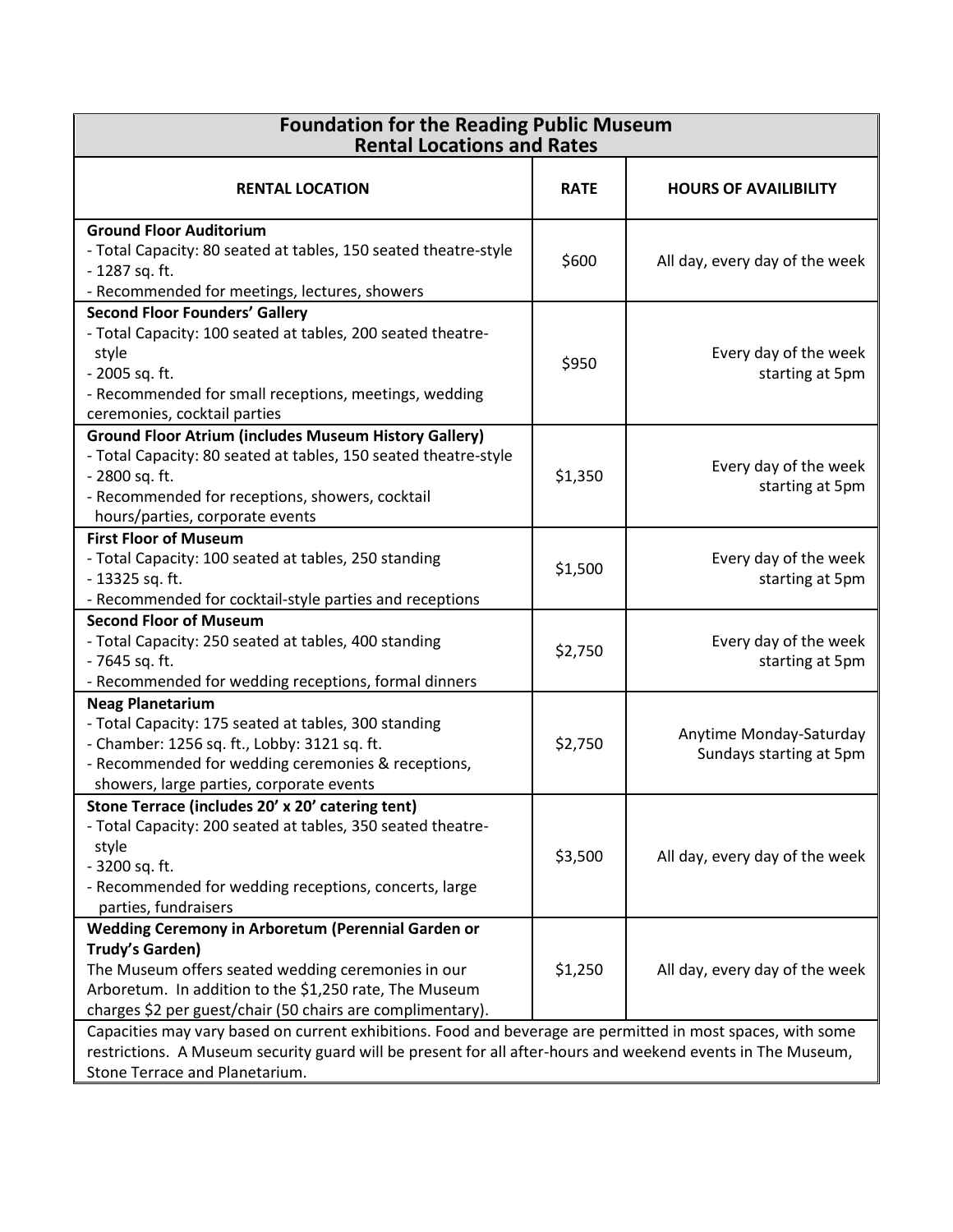## **RATE ADDENDUM**

- The rates listed above reflect a three (3) hour rental. The Museum will charge \$300 per each additional hour beyond the initial three (3) hour rate. **NOTE**: The Stone Terrace venue is an exception to this rule. The \$3500 rate reflects a full day rental.
- The Museum does not charge for the time needed to setup for or tear down from an event, with the exception the parameters explained in Section IX, B, of the Facilities Usage Agreement.
- The Museum is pleased to offer the following Museum Member discounts\* on rentals (discount applied to a limit of one (1) rental per calendar year:
	- \$100 off the rental rate for Contributor Level Members and above.
	- Plus, Museum Members of the Scientist's Observatory Level and above will receive a specified percentage off any rental, per the benefit list associated with that Member Level.
- Non-profit organizations will receive a discount of \$100 off the rental rate only.\* See Section IX, C, for more information.
- Rentals of combined spaces will receive 10% off the total rental rate only.\* The rental of A La Carte items are not included in the discount.
- The Stone Terrace tent will come equipped with window siding for the entire perimeter, as well as basic string lights.
- The following items are complimentary with all rentals:
	- 6 tables (choose from those sizes listed on page 11)
	- 50 white, padded seat folding chairs
	- trash cans with liners

\*Discounts not applicable to wedding ceremonies in The Arboretum. One discount per rental permitted. In the case of multiple eligible discounts, the User will be granted the highest grossing discount.